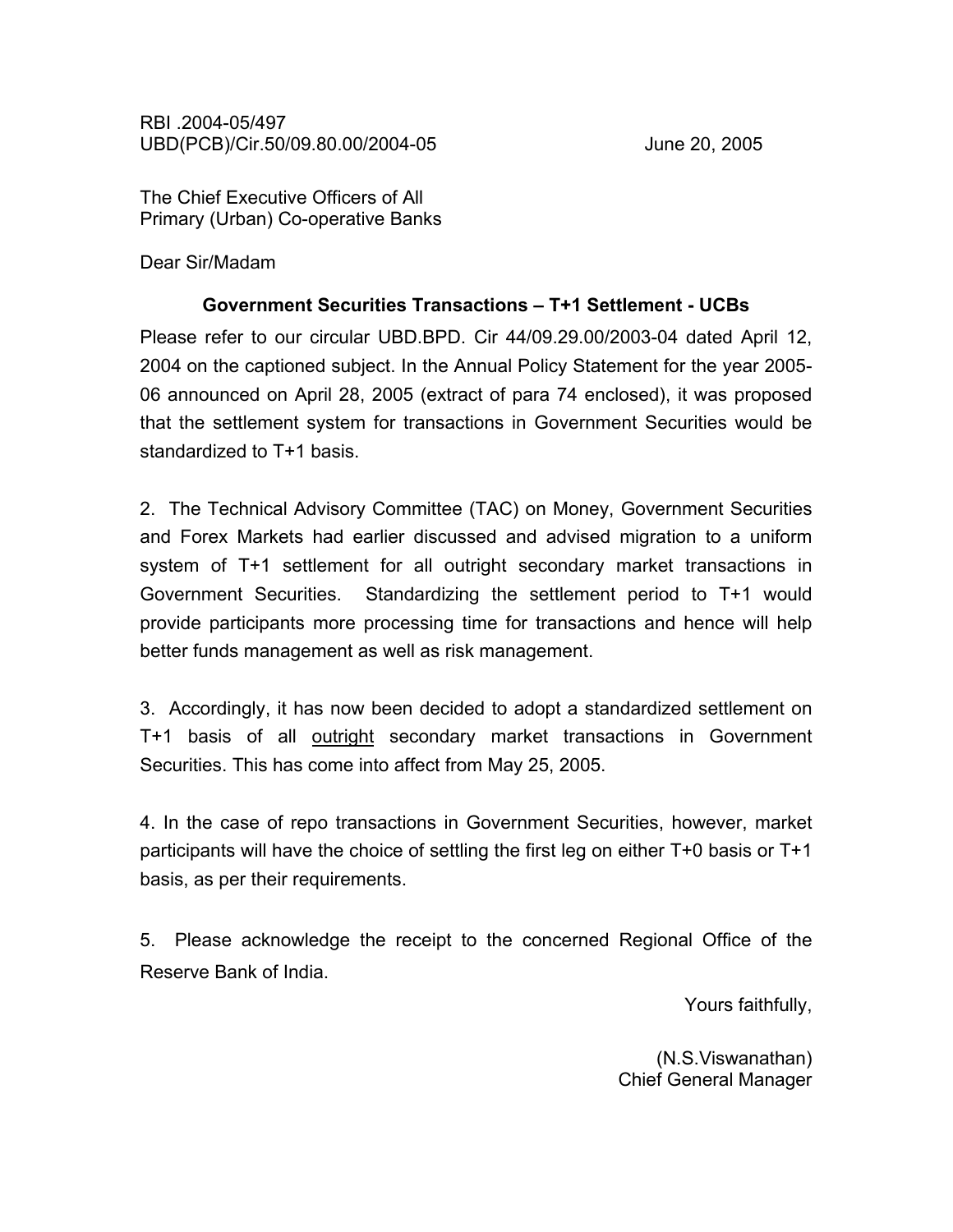## Extracts of Annual Policy Statement for the year 2005-06

(enclosure to UBD(PCB)/Cir. /09.80.00/2004-05 dated June , 2005)

74. In terms of the stipulation of FRBM Act, RBI will not be participating in primary issuance of government securities with effect from April 1, 2006. In this context, the mid-term Review of October 2004 emphasised that open market operations (OMO) would become a more active policy instrument necessitating review of processes and technological infrastructure consistent with market advancement. In order to address these emerging needs and equip RBI as well as the market participants appropriately, a Technical Group on Central Government Securities Market was constituted. Earlier, another Group (Chairman: Dr.R.H. Patil) had examined the role of primary dealers (PDs) in the government securities market. The Reports were discussed in TAC and certain recommendations have been accepted for implementation. Accordingly, the following measures are proposed:

• The number of actively traded securities need to be enlarged to enhance liquidity and improve pricing in the market. It is proposed to consolidate debt and build up large liquid securities in consultation with the Government while continuing the programme

of reissuances.

• Post-FRBM, RBI will reorient government debt management operations while simultaneously strengthening monetary operations. This will entail functional separation between debt management and monetary operations within RBI. For this purpose, RBI will have discussions with market players on the modalities and procedures of market operations.

• The settlement system for transactions in government securities will be standardised to T+1 basis.

• The Reserve Bank would continue to resort to multiple and uniform price methods flexibly in the auction of government securities.